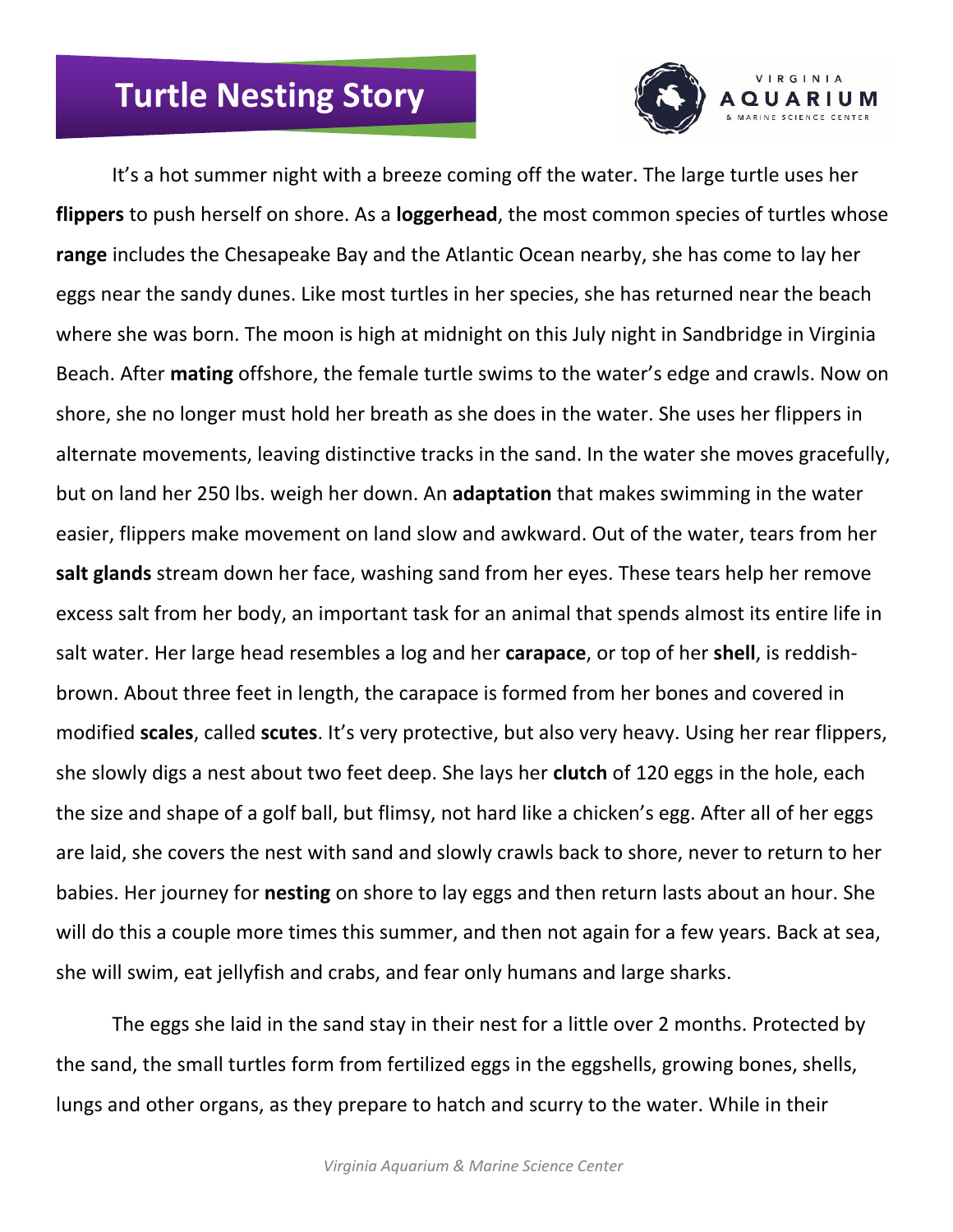eggshells, the turtles may be dug up Turtle Nesting Story by raccoons or foxes or attacked in the sand by ghost crabs and ants. Beach erosion and vehicles driven on the beaches may also crush or expose the nests. As **reptiles**, the sex of the turtles is determined by temperature. Females are produced in higher temperature, while males are from lower temperatures. If turtle eggshells are uncovered, the babies die in their shell before fully formed. Thankfully, most of these babies hatch, well protected from predators and human activity.

After the 60-day **incubation** period, the turtles who have survived their first test – not being eaten or crushed in their eggshells – dig their way out of the nest. As **hatchlings**, about 2 inches long, they emerge at night and instinctively look for the reflection of the moon off the sea. Moving as fast as possible, their flippers flapping around them, they try to reach the safety of the water before birds and dogs can catch and eat them. Some of their brothers and sisters, however, may be eaten or led astray by following the lights from buildings on land.

Once the turtles reach the safety of the water, they swim out to sea. Finding floating sea grasses to hide in they can feed safely, **camouflaged** from **predators**, including large fish and sharks. As they grow and their shells become larger and harder, the animals that can eat them become fewer, finally narrowing down to just large sharks. Humans, however, are a threat their entire lives and as an **endangered species**, loggerhead turtles are on the verge of extinction. From in the eggshell to swimming as large adults, **human interactions** are usually dangerous for the turtles. Boat propellers can cut, and fishing nets drown turtles small and large. Trash in the water may resemble some of the turtles' favorite foods, including plastic bags that float, bobbing rhythmically through the water like jellyfish. Because of all of these threats throughout their lives, only about 1 in 1,000 turtle eggs grows into a mature adult, able to mate and lay eggs. Hopefully one of the eggs laid by the female loggerhead this summer will live to have its own babies, but even that is unlikely. Thankfully, she will be able to lay eggs for many more years, and hopefully inspire any humans who see her on these beach journeys.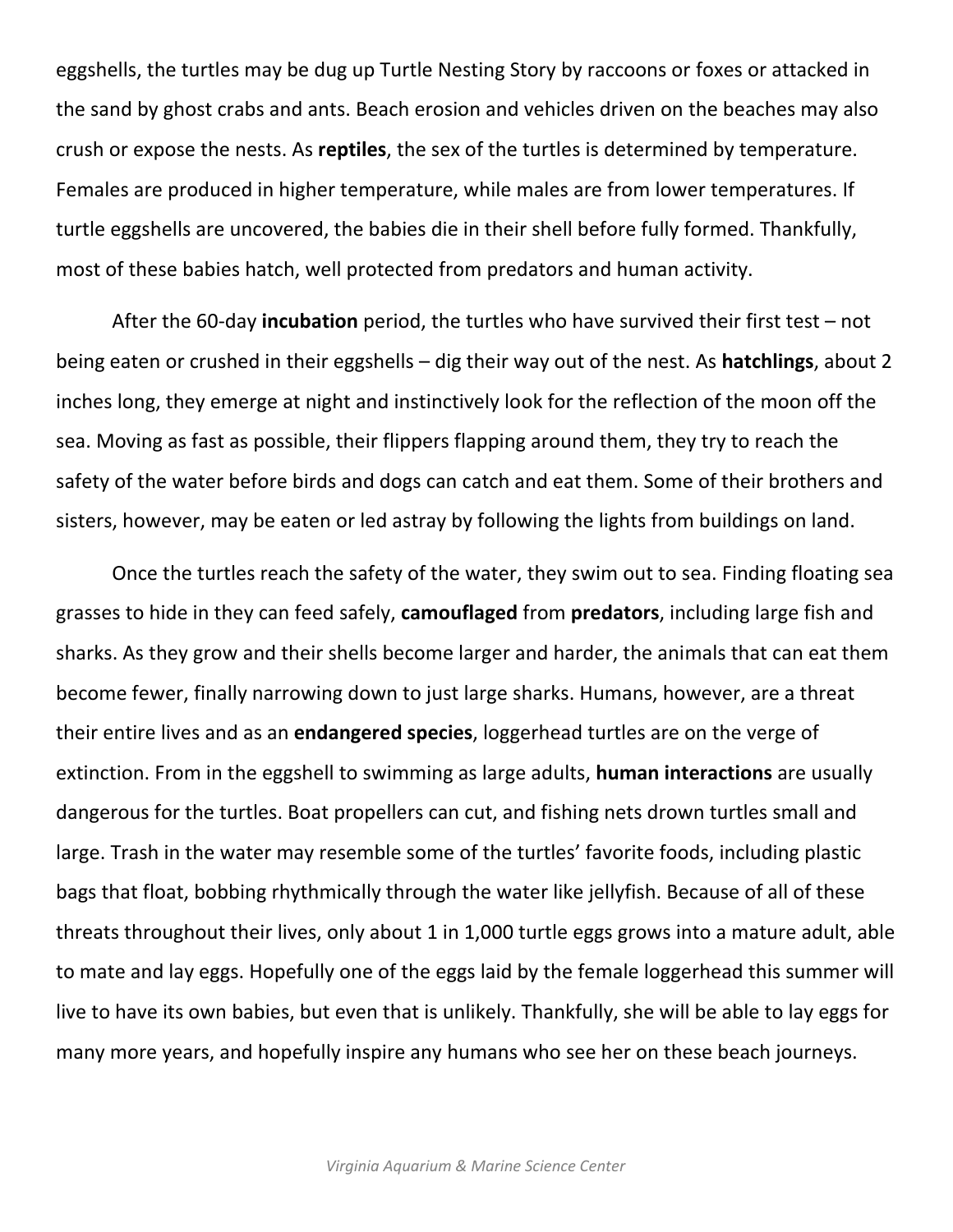## **Turtle Nesting Vocabulary**

**Adaptation** – A change in the structure or activity of an organism that produces a better adjustment to its environment, thus enhancing its ability to survive and reproduce.

**Camouflage** – A means of concealment or blending in with natural surroundings.

**Carapace** – The top (dorsal) part of the turtle's shell, usually covered by scutes.

**Clutch** – A group of eggs laid in a single nest.

**Endangered Species** – A species that verges on extinction in all or part of its range.

**Flippers** – A broad, flat limb used for swimming. The front and rear flippers of sea turtles are attached to well-developed muscles for long distance water travel.

**Hatchlings** – Sea turtles newly emerged from their eggshells.

**Human Interaction** – Encounter between a human and a wild animal within its natural habitat.

**Incubation Period** – The number of days it takes an egg to hatch after it has been laid.

**Loggerhead** – An endangered sea turtle that spends time in and around the Chesapeake Bay. Named for its large head, it has a reddish-brown carapace, weighs 200-350 lbs., and is a carnivore favoring jellyfish, crabs, and other shellfish.

**Mating** – Male and female joining to create a fertilized embryo.

**Nesting** – The process of depositing eggs in a nest. Sea turtles deposit their eggs in a bell-shaped hole they dig in the sand.

**Predator** – An animal that preys upon another.

**Range** – The geographical region in which a plant or animal normally lives or grows.

**Reptile** – Any of various cold-blooded, usually egg-laying vertebrates having an external covering of scales and breathing by means of lungs.

**Salt Glands** – Glands in the head of a sea turtle that remove salt from the body through tears from the eyes.

**Scales** – A small plate-like structure forming the external covering of fishes, reptiles, and certain mammals.

**Scutes** – Horny plates that cover the bones if a turtle's shell, except in leatherback sea turtles.

**Shell** – The hard outer covering that protects certain organisms.